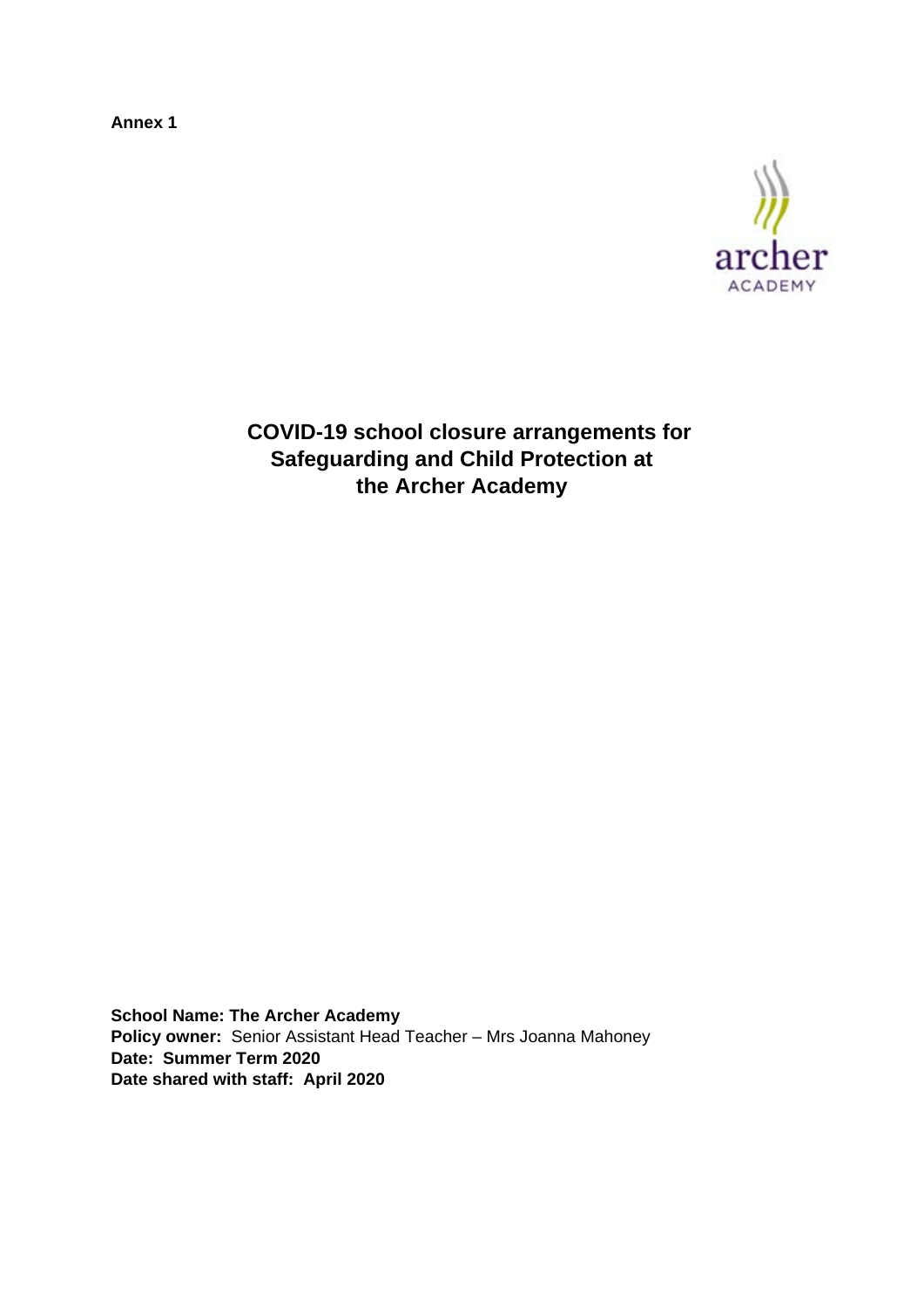| Virtual Learning information for parents and carers- April 2020  Error! Bookmark not<br>defined. |  |
|--------------------------------------------------------------------------------------------------|--|
|                                                                                                  |  |
|                                                                                                  |  |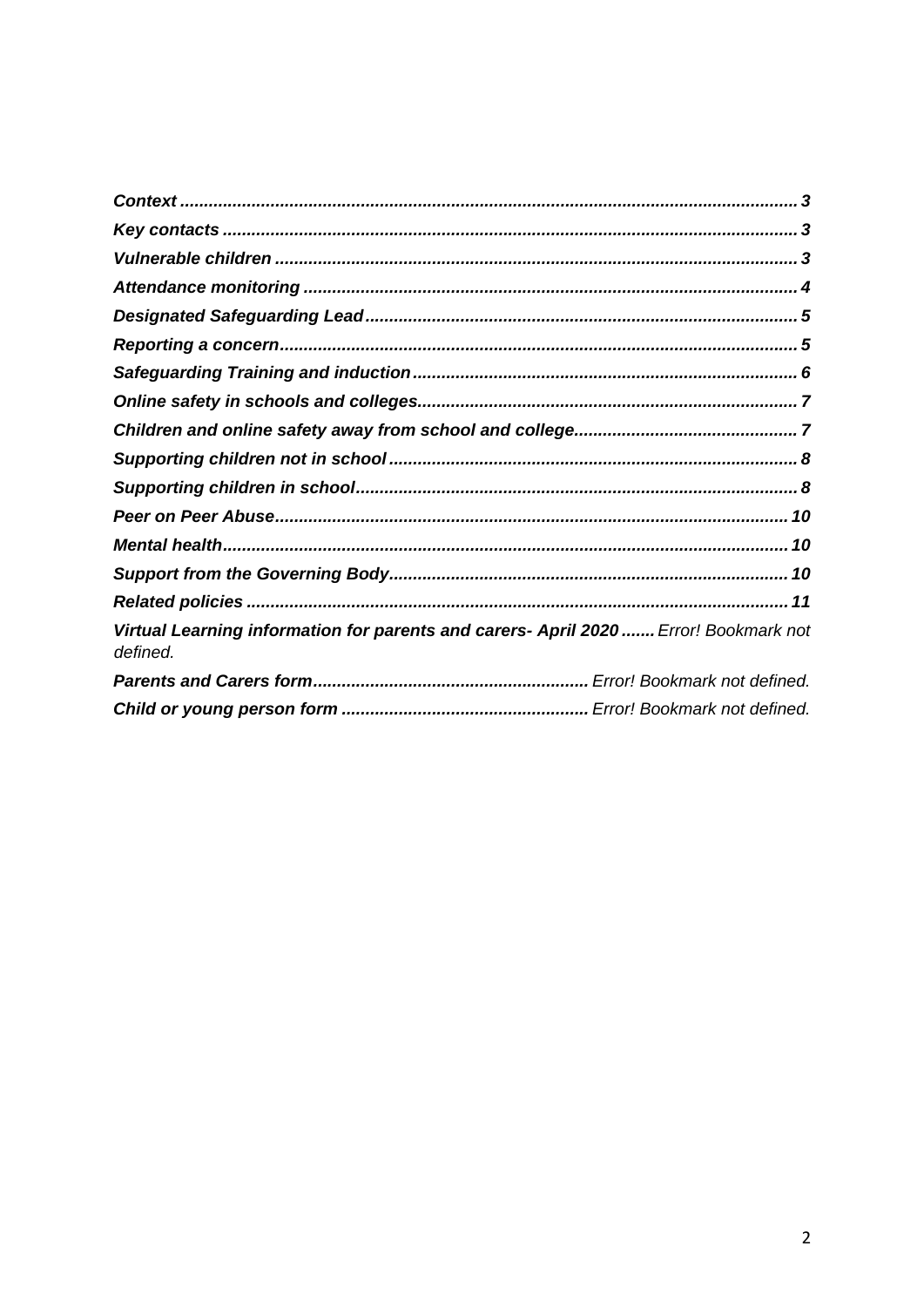# <span id="page-2-0"></span>**Context**

From 20<sup>th</sup> March 2020 parents were asked to keep their children at home, wherever possible, and for schools to remain open only for those children of workers critical to the COVID-19 response - who absolutely need to attend.

Schools and all childcare providers were asked to provide care for a limited number of children - children who are vulnerable, and children whose parents are critical to the COVID-19 response and cannot be safely cared for at home.

This addendum of the Archer Academy Safeguarding, and Child Protection policy contains details of our individual safeguarding arrangements.

| <b>Role</b>                        | <b>Name</b>       | Contact<br>number | <b>Email</b>                          |
|------------------------------------|-------------------|-------------------|---------------------------------------|
| Designated<br>Safeguarding<br>Lead | Joanna<br>Mahoney | 0208 356 4100     | MsJMahoney@thearcheracademy.org.uk    |
| Headteacher                        | Lucy<br>Harrison  | 0208 356 4100     | MissLharrison@thearcheracademy.org.uk |
| Chair of<br>Governors              | David<br>Adams    | 02083564100       | davida@thearcheracademy.org.uk        |
| Safeguarding<br>Governor           | Jo Moses          | 02083564100       | Jom@thearcheracademy.org.uk           |

#### <span id="page-2-1"></span>**Key contacts**

### <span id="page-2-2"></span>**Vulnerable children**

Vulnerable children include those who have a social worker and those children and young people up to the age of 25 with education, health and care plans.

Those who have a social worker include children who have a Child Protection Plan and those who are looked after by the Local Authority. A child may also be deemed to be vulnerable if they have been assessed as being in need or otherwise meet the definition in section 17 of the Children Act 1989.

Those with an EHCP will be risk-assessed in consultation with parents, to decide whether they need to continue to be offered a school or college place in order to meet their needs, or whether they can safely have their needs met at home. This could include, if necessary, carers, therapists or clinicians visiting the home to provide any essential services. Many children and young people with EHCPs can safely remain at home.

Eligibility for free school meals in and of itself should not be the determining factor in assessing vulnerability.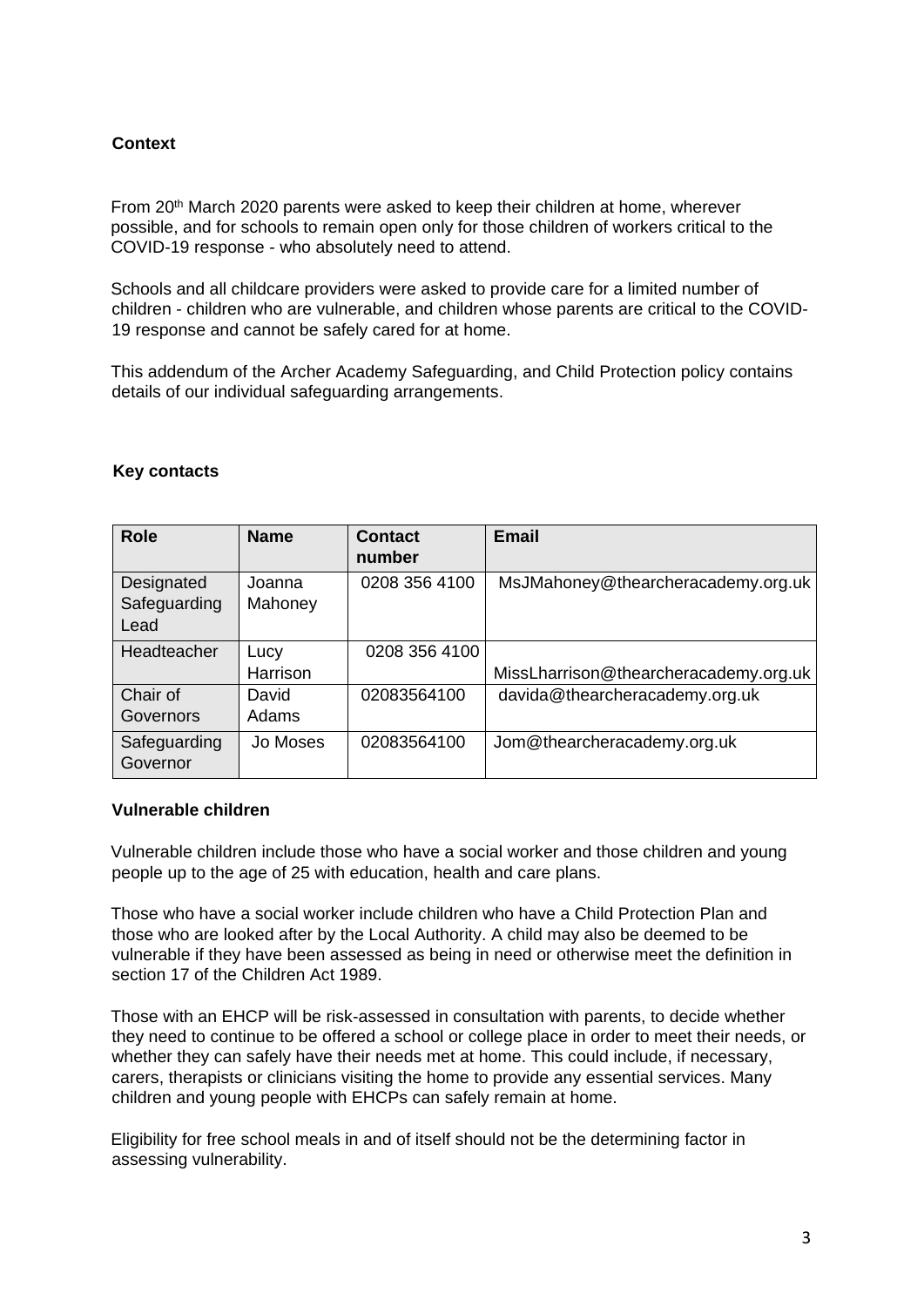Senior leaders, especially the Designated Safeguarding Lead and Senior Assistant Head teacher know who our most vulnerable children are. They have the flexibility to offer a place to those on the edge of receiving children's social care support.

The Archer Academy will continue to work with and support children's social workers to help protect vulnerable children. This includes working with and supporting children's social workers and the local authority virtual school head (VSH) for looked-after and previously looked-after children. The lead person for this will be: Mrs Joanna Mahoney.

There is an expectation that vulnerable children who have a social worker will attend an education setting, so long as they do not have underlying health conditions that put them at risk. In circumstances where a parent does not want to bring their child to an education setting, and their child is considered vulnerable, the social worker and Archer Academy will explore the reasons for this directly with the parent.

Where parents are concerned about the risk of the child contracting COVID19, the Archer Academy or the social worker will talk through these anxieties with the parent/carer following the advice set out by Public Health England.

The Archer Academy will encourage our vulnerable children and young people to attend a school, including remotely if needed.

#### <span id="page-3-0"></span>**Attendance monitoring**

Local authorities and education settings do not need to complete their usual day-today attendance processes to follow up on non-attendance.

The Archer Academy and social workers will agree with parents/carers whether children in need should be attending and will follow up on any student that they were expecting to attend , who does not. The Archer Academy will also follow up with any parent or carer who has arranged care for their child(ren) and the child(ren) subsequently do not attend.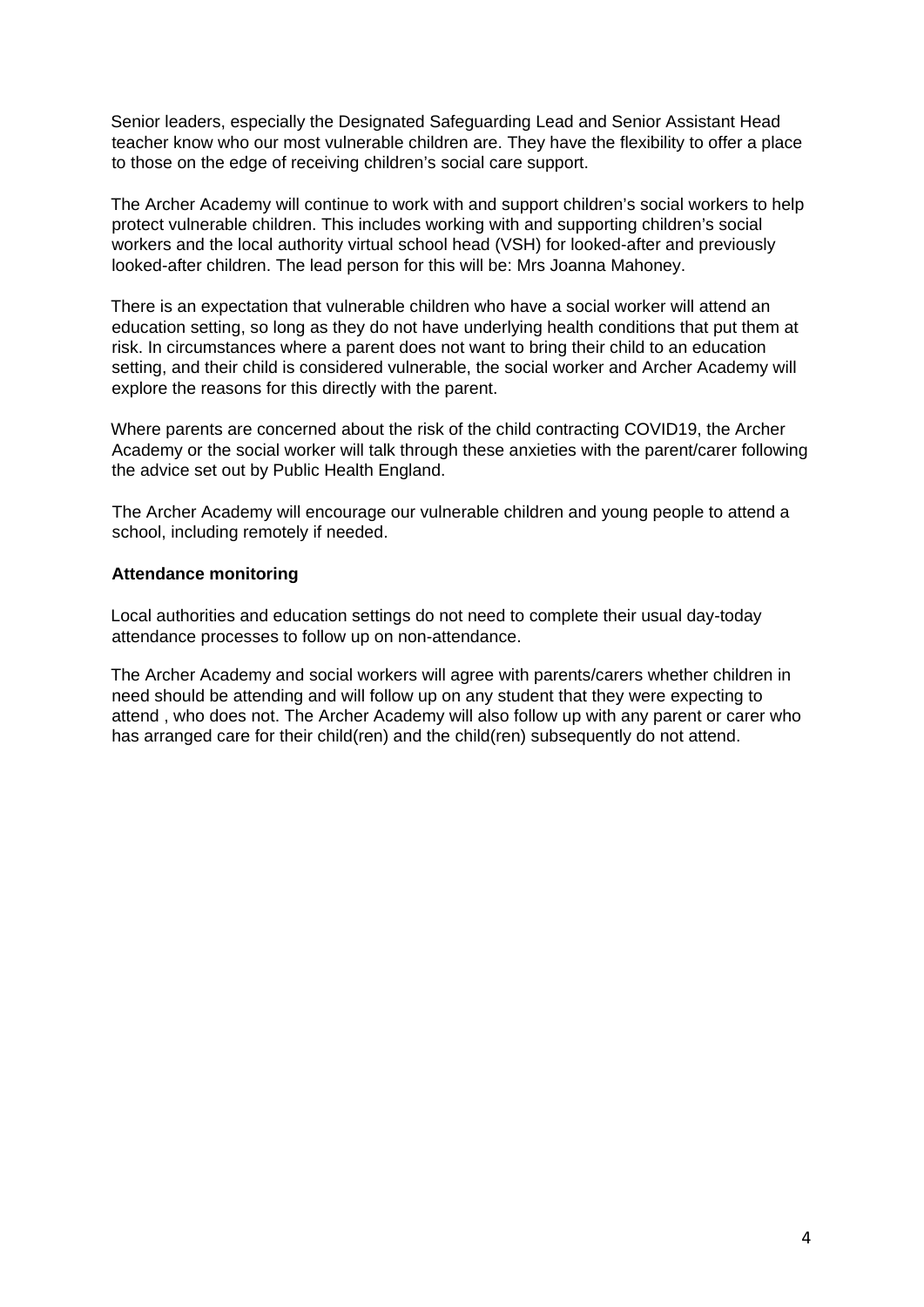To support attendance, the Archer Academy will, when communicating with parents/carers and carers, confirm emergency contact numbers are correct and ask for any additional emergency contact numbers where they are available.

In all circumstances where a vulnerable child does not take up their place at school or discontinues, we will notify their social worker and any other agencies linked with the child. In some cases, referrals to social care may be made.

### <span id="page-4-0"></span>**Designated Safeguarding Lead**

The Archer Academy has a Designated Safeguarding Lead (DSL).

The Designated Safeguarding Lead is: Senior Assistant Headteacher Mrs Joanna Mahoney

Other trained Safeguarding deputies include:

Head of Lower School: Miss Amber Martin

Head of Upper School: Mr Richard Gillo

Wherever possible the Archer Academy will have a trained DSL (or deputy) available on site. Where this is not the case a trained DSL (or deputy) will be available to be contacted via phone or online video - for example when working from home.

If a trained DSL (or deputy) is not on site, in addition to the above, a senior leader will assume responsibility for co-ordinating safeguarding on site.

This might include updating and managing access to child protection online management system, CPOMS and liaising with the offsite DSL (or deputy) and as required liaising with children's social workers where they require access to children in need and/or to carry out statutory assessments at the school.

All staff at the Archer Academy are trained in safeguarding and know how to report safeguarding concerns online through CPOMS. CPOMS is monitored frequently each day by the DSL, Senior Assistant Head, Heads of School and members of the safeguarding team.

The DSL will continue to engage with social workers, and attend all multi-agency meetings, which can be done remotely.

#### <span id="page-4-1"></span>**Reporting a concern**

Where staff have a concern about a child, they should continue to follow the process outlined in the school Safeguarding Policy, this includes making a report via CPOMS, which can be done remotely.

In the unlikely event that a member of staff cannot access their CPOMS from home, they should email the Designated Safeguarding Lead and Senior Assistant Head teacher. This will ensure that the concern is received. If an emergency they should not hessite to contact the DSL, SAHT or Headteacher by telephone also.

Staff are reminded of the need to report any concern immediately and without delay.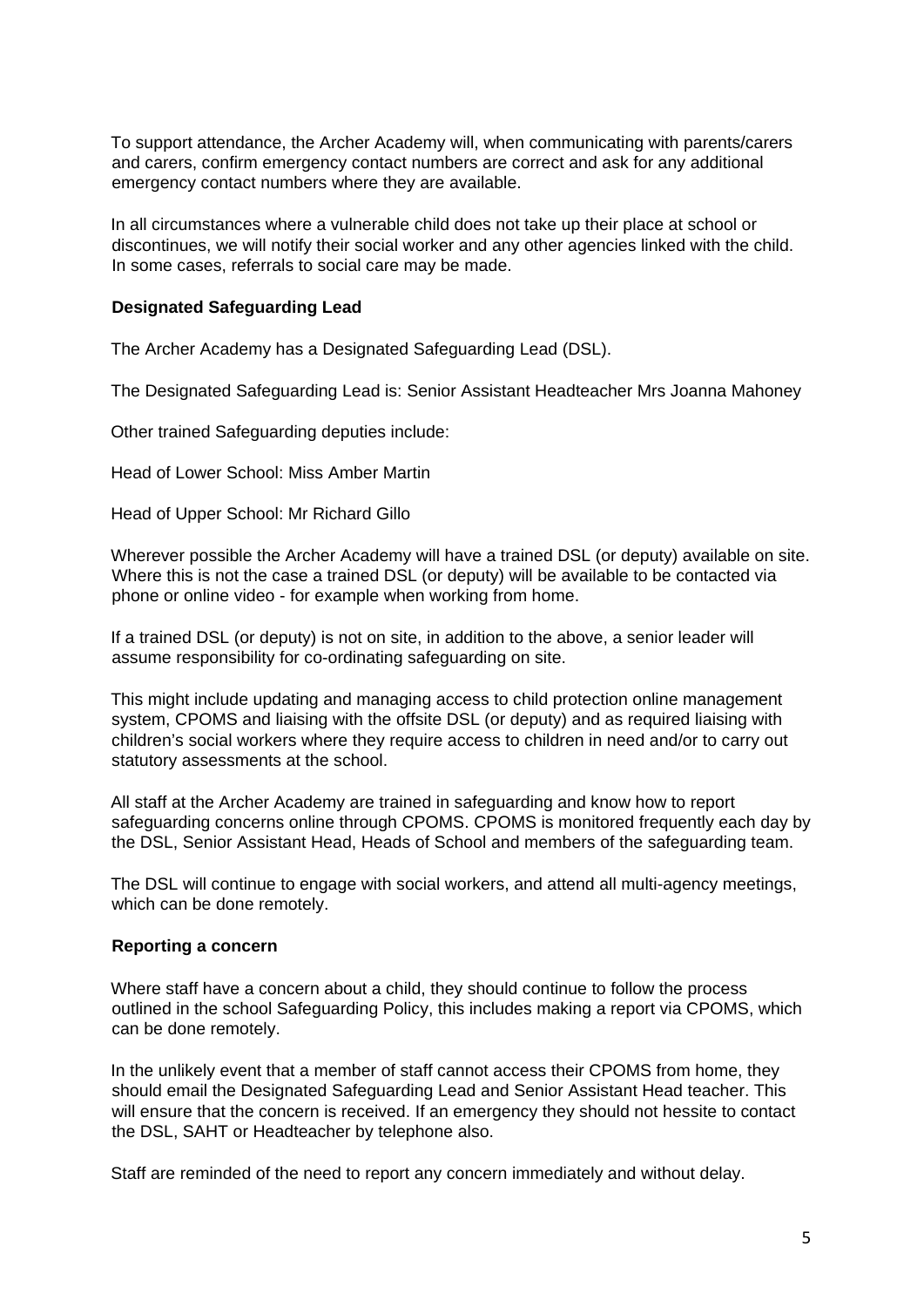If staff are concerned that another member of staff or adult in a position of trust poses a danger to a child or young person or that they might be abusing a child or young person they should report their concerns to the Headteacher. Where those concerns relate to the Headteacher, however, this should be reported to the Chair of Governors, David Adams who will liaise with the Local Authority Designated Officer (LADO).

# <span id="page-5-0"></span>**Safeguarding Training and induction**

DSL training is very unlikely to take place whilst there remains a threat of the COVID 19 virus.

For the period COVID-19 measures are in place, a DSL (or deputy) who has been trained will continue to be classed as a trained DSL (or deputy) even if they miss their refresher training.

All existing school staff have had safeguarding training and have read part 1 of Keeping Children Safe in Education (2019). The DSL should communicate with staff any new local arrangements, so they know what to do if they are worried about a child. Where new staff are recruited, or new volunteers enter the Archer Academy, they will continue to be provided with a safeguarding induction remotely.

If a child makes an allegation or disclosure of abuse against an adult or other child or young person remotely, it is important that staff:

- Do report the contact to the DSL through CPOMS as soon as possible.
- Do reassure them that they have done the right thing in telling you.
- Do not investigate or ask leading questions.
- Do let them know that you will need to tell someone else.
- Do not promise to keep what they have told you a secret.
- Make a written record of the allegation, disclosure or incident which you must sign, date and record your position as soon as possible, and quote word for word where possible.
- Do not include your opinion without stating it is your opinion.

### **Safer recruitment/volunteers and movement of staff**

It remains essential that people who are unsuitable are not allowed to enter the children's workforce or gain access to children. When recruiting new staff, the Archer Academy will continue to follow the relevant safer recruitment processes for their setting, including, as appropriate, relevant sections in part 3 of Keeping Children Safe in Education (2019) (KCSIE).

In response to COVID-19, the Disclosure and Barring Service (DBS) has made changes to its guidance on standard and enhanced DBS ID checking to minimise the need for face-toface contact.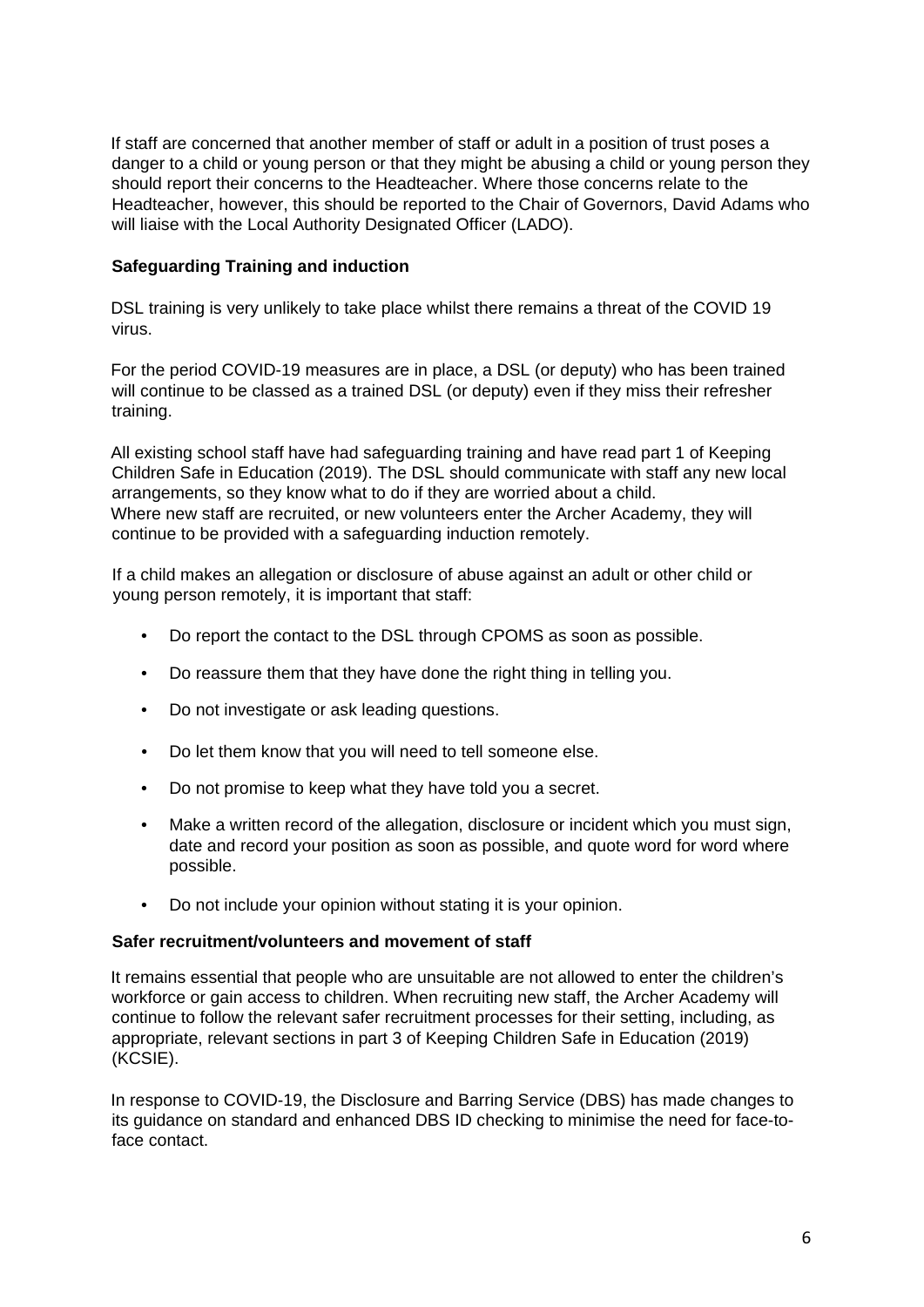The Archer Academy will continue to follow the legal duty to refer to the DBS anyone who has harmed or poses a risk of harm to a child or vulnerable adult. Full details can be found at paragraph 163 of KCSIE.

The Archer Academy will continue to consider and make referrals to the Teaching Regulation Agency (TRA) as per paragraph 166 of KCSIE and the TRA's 'Teacher misconduct advice for making a referral.

During the COVID-19 period all referrals should be made by emailing Misconduct.Teacher@education.gov.uk

Whilst acknowledging the challenge of the current National emergency, it is essential from a safeguarding perspective that any school is aware, on any given day, which staff/volunteers will be in the school or college, and that appropriate checks have been carried out, especially for anyone engaging in regulated activity. As such, the Archer Academy will continue to keep the single central record (SCR) up to date as outlined in paragraphs 148 to 156 in KCSIE.

### <span id="page-6-0"></span>**Online safety in schools and colleges**

The Archer Academy will continue to provide a safe environment, including online. This includes the use of an online filtering system.

Where students are using computers in school, appropriate supervision will be in place.

### <span id="page-6-1"></span>**Children and online safety away from school and college**

It is important that all staff who interact with children, including online, continue to look out for signs a child may be at risk. Any such concerns should be dealt with as per the Child Protection Policy and where appropriate referrals should still be made to children's social care and as required, the police.

Online teaching should follow the principles as set out in the 'Remote Learning: Teacher Guidance' booklet and the 'Remote Learning: Student Guidance' booklet. For any student involved in virtual lessons; a signed a code of conduct must have been returned to the school in advance of the lessons, signatures from both the student and parent.

The Archer Academy will ensure any use of online learning tools and systems is in line with privacy and data protection/GDPR requirements.

Below are some things to consider when delivering virtual lessons, especially where webcams are involved:

- No 1:1s, Virtual lessons with one students and one member of staff are not permitted.
- Staff and children must wear suitable clothing, as should anyone else in the household.
- The student must take lessons in a room with an open door
- Any computers used should be in appropriate areas, for example, not in bedrooms; and the background should be blurred.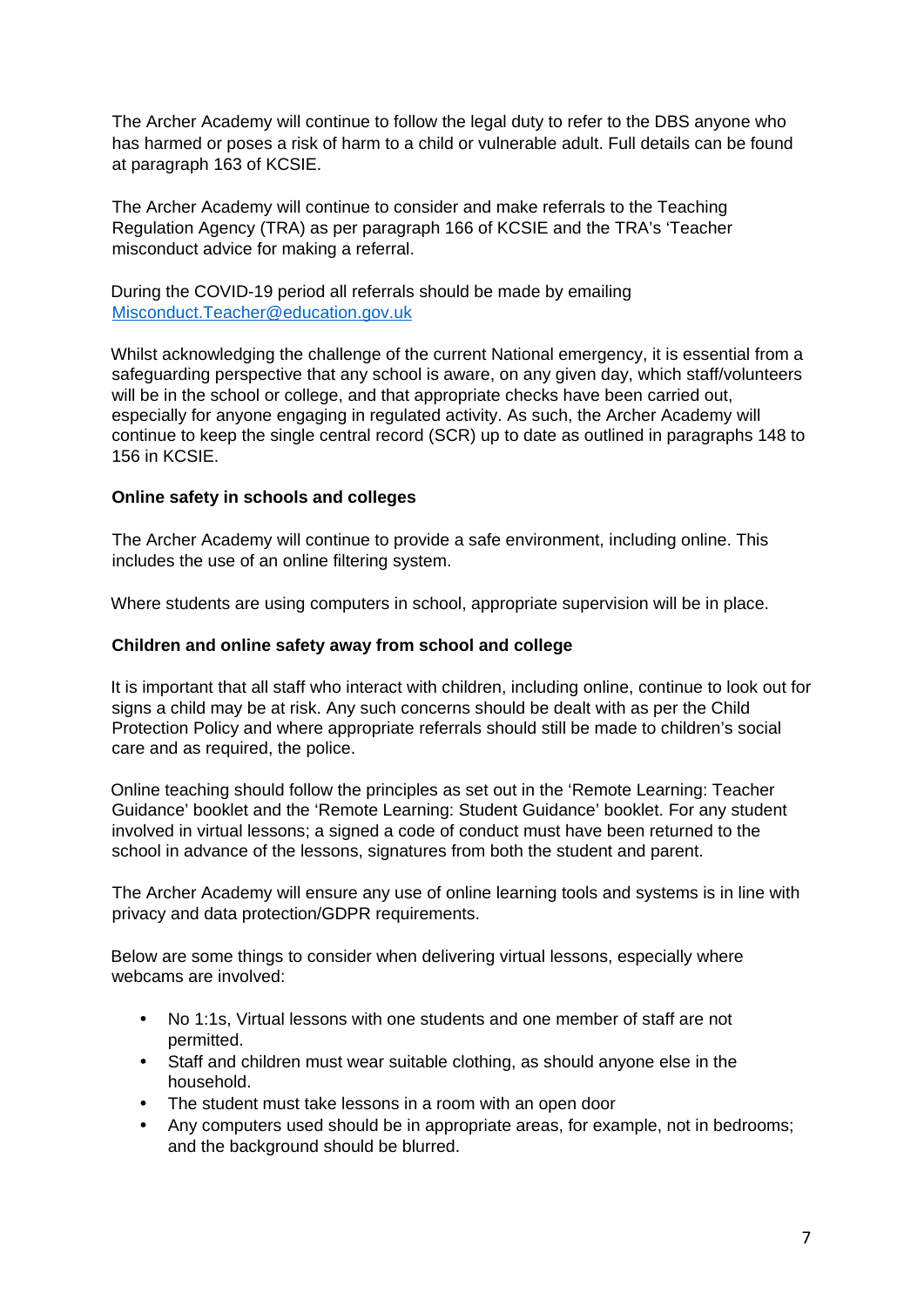- The live class should be recorded so that if any issues were to arise, the video can be reviewed.
- Live classes should be kept to a reasonable length of time (maximum of 1 hour), or the streaming may prevent the family 'getting on' with their day.
- Language must be professional and appropriate, including any family members in the background.
- Staff must only use platforms provided by the school to communicate with students.
- Staff should record, the length, time, date and attendance of any sessions held.

### <span id="page-7-0"></span>**Supporting children not in school**

The Archer Academy is committed to ensuring the safety and wellbeing of all its students.

Where the DSL has identified a child to be on the edge of social care support, or who would normally receive pastoral-type support in school, they should ensure that a robust communication plan is in place for that child or young person.

Details of this plan must be recorded, as should a record of contact staff have made.

The communication plans can include remote contact, phone contact, door-step visits. Other individualised contact methods should be considered and recorded.

The Archer Academy and its DSL will work closely with all stakeholders to maximise the effectiveness of any communication plan.

This plan must be reviewed regularly (at least once a fortnight) and where concerns arise, the DSL will consider any referrals as appropriate.

The school will share safeguarding messages to families in the weekly newsletter and reminders to staff in weekly staff notices.

The Archer Academy recognises that school is a protective factor for children and young people, and the current circumstances, can affect the mental health of students and their parents/carers. Teachers at the Archer Academy will be aware of this in setting expectations of students' work where they are at home.

The Archer Academy will ensure that where we care for children of critical workers and vulnerable children on site, we ensure appropriate support is in place for them. This will be bespoke to each child.

### <span id="page-7-1"></span>**Supporting children in school**

The Archer Academy is committed to ensuring the safety and wellbeing of all its students.

The Archer Academy will continue to be a safe space for all children to attend and flourish. The Headteacher will ensure that appropriate staff are on site and staff to student ratio numbers are appropriate, to maximise safety.

The Archer Academy will refer to the Government guidance for education and childcare settings on how to implement social distancing and continue to follow the advice from Public Health England on handwashing and other measures to limit the risk of spread of COVID19.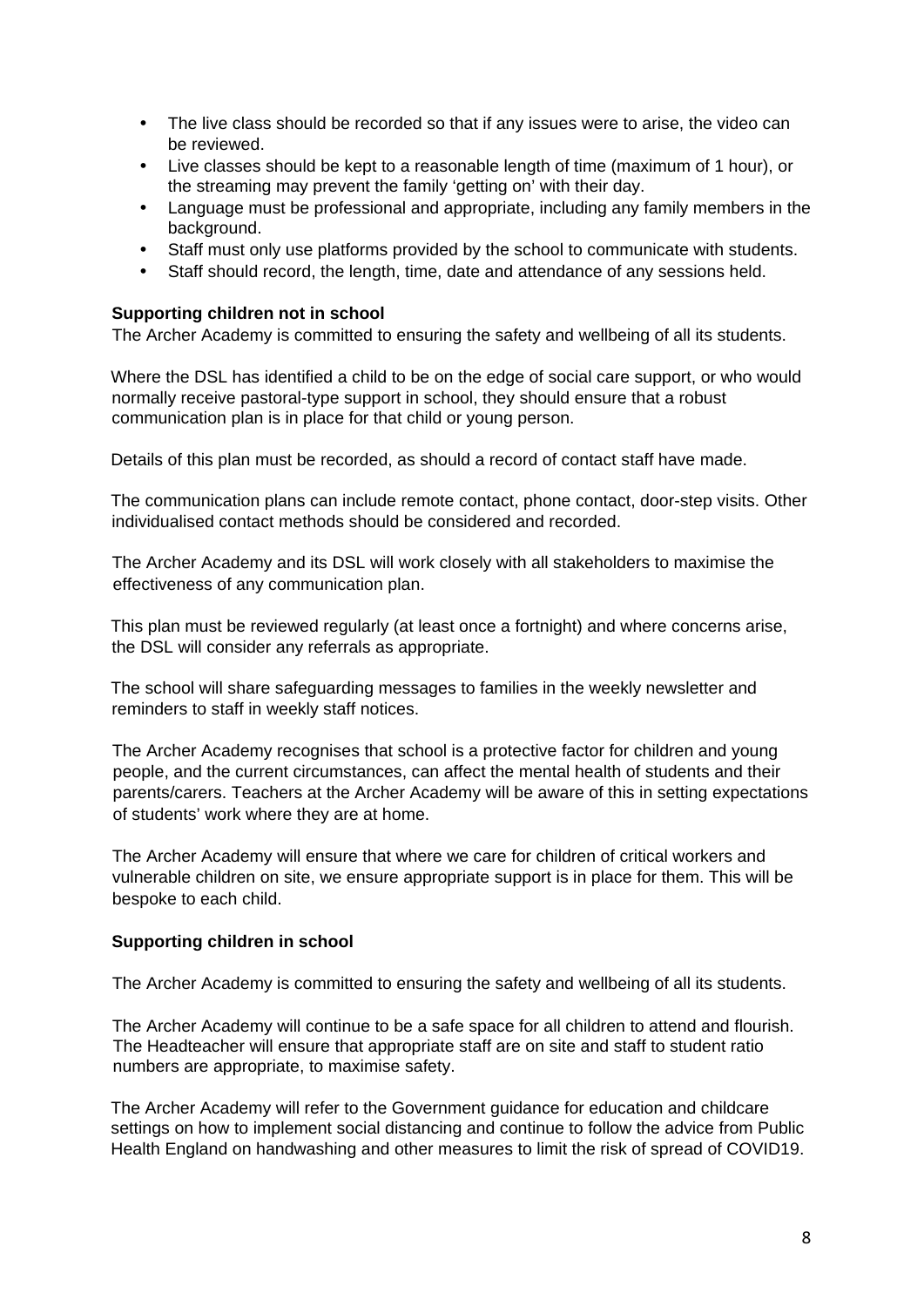The Archer Academy will ensure that where we care for children of critical workers and vulnerable children on site, we ensure appropriate support is in place for them. This will be bespoke to each child.

Where the Archer Academy has concerns about the impact of staff absence – such as our Designated Safeguarding Lead or first aiders – will discuss them immediately with the Chair of Governors.

### **Contact with families:**

If it is appropriate to communicate with a child on an individual basis – for example, to give feedback on a piece of work – use student school email addresses and or parents' or carers' email addresses or phone numbers, when it is safe to do so.

Staff will only communicate with students through their external staff email accounts to student school email accounts. If staff receive emails from personal accounts they will send the following:

*Dear Student* 

*Thank you for your email.*

*Students should not be contacting staff using personal email accounts. Please contact me using your school email account.* 

*Kind regards Mrs/Ms/Miss* 

It is not appropriate for staff to communicate to students or families through text messages or social media such as Whatsapp.

Staff at the Archer Academy will only email students who have contacted them about school work. Staff will not engage in conversations or 'chat' with students online.

Staff will only contact students at home between the hours of 9am and 6pm on weekdays.

Where possible telephone calls will be made from school. However, if staff need to call from mobile devices they will use blocked numbers so teachers' personal contact details are not visible.

Staff at the Archer Academy will use professional language in their emails at all times.

If a student shares any concerning information about their wellbeing regarding themselves, their family or a friend this will be shared to the DSL using CPOMs the schools online Safeguarding system.

If a student sends an email that is inappropriate this will be logged to the DSL on CPOMs as per our safeguarding policy.

Pastoral staff will complete regular wellbeing checks by email only. This will be in the form of a regular email. Parents, Guardians and carers will be expected to respond to confirm all is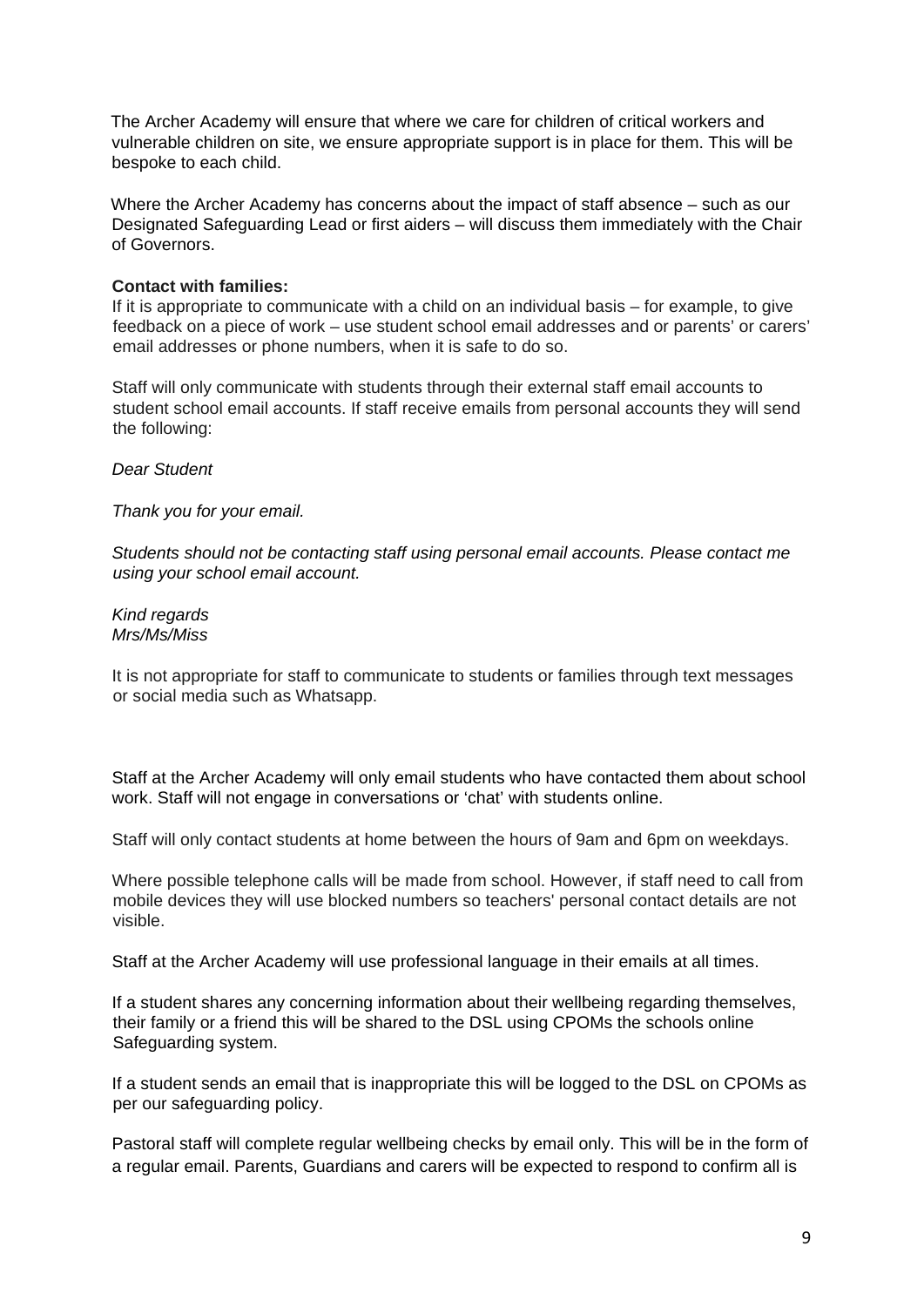well. If the school has concerns about a lack of communication further emails and telephone calls will be made. If the school does not receive a timely response and is worried about the safety of a child the school will refer this to external services.

### <span id="page-9-0"></span>**Peer on Peer Abuse**

The Archer Academy recognises that during the closure a revised process may be required for managing any report of such abuse and supporting victims**.** 

Where a school receives a report of peer on peer abuse, they will follow the principles as set out in part 5 of KCSIE and of those outlined within of the Child Protection Policy.

The school will listen and work with the young person, parents/carers and any multiagency partner required to ensure the safety and security of that young person.

Concerns and actions must be recorded on CPOMS and appropriate referrals made.

### <span id="page-9-1"></span>**Mental health**

Where possible, we will continue to offer our current support for mental health for all students.

We will also signpost all pupils, parents and staff to other resources to support good mental health at this time through weekly updates in student notices and the school newsletter

When setting expectations for students learning remotely and not attending school, teachers will bear in mind the potential impact of the current situation on both children's and adults' mental health.

# <span id="page-9-2"></span>**Support from the Governing Body**

The Pastoral and Well Being Governing Committee will provide support and guidance as appropriate to enable the DSL to carry out their role effectively.

This may include, remotely accessing Child Protection files for the purpose of quality assurance, support, guidance and direction.

The P&W Committee will also provide regular group and individual supervision sessions. This may take the form of an online meeting.

The governor lead for safeguarding sits on the governing board and supports appointment of the Designated Safeguarding Lead, who is a member of the senior leadership team.

Review and dissemination of this policy is the responsibility of the Designated Safeguarding Lead. The policy is reviewed annually by the Pastoral and Well Being Committee and approved by the full Governing Board to: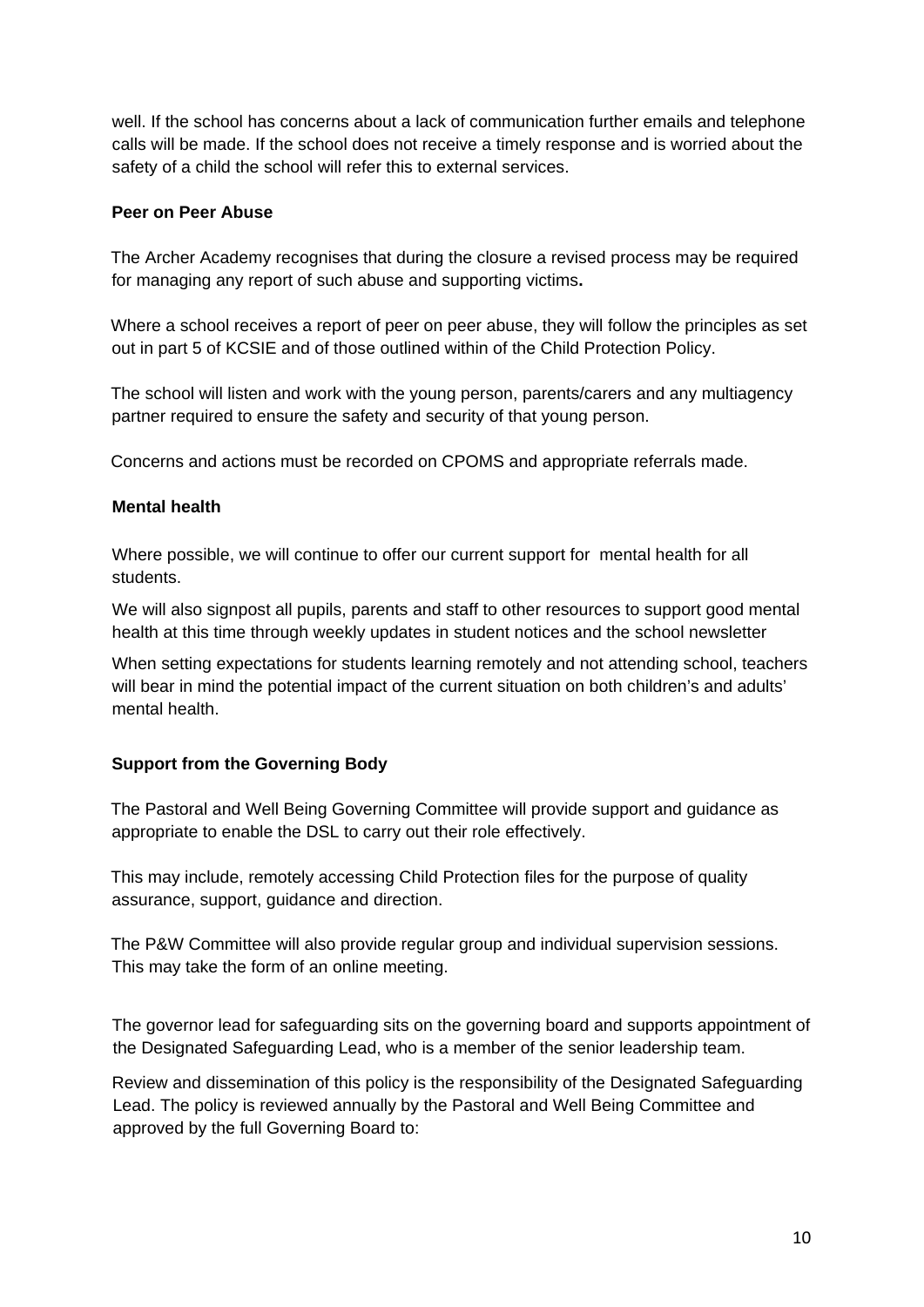- Ensure arrangements are in place that set out clearly the process and principles for sharing information within the school and with the three safeguarding partners or other agencies as required
- Be prepared to supply information as requested by the three safeguarding partners
- Understand the local criteria for action and protocol for assessment, and ensure these are reflected in the school's own policies and procedures

Governors and staff are aware of their obligations under the GDPR and the Data Protection Act (DPA) 2018. The governors ensure that relevant staff:

- Have due regard to the data protection principles, which allow them to share personal information.
- Are confident of the processing conditions which allow them to store and share information for safeguarding purposes.
- Are aware that, if they need to share 'special category personal data', the DPA 2018 contains 'safeguarding of children and individuals at risk' as a processing condition that allows practitioners to share information.

Governors and staff ensure that students are taught about online safety as part of teaching on safeguarding.

# <span id="page-10-0"></span>**Related policies**

Safeguarding is not the preserve of this policy alone. While this policy provides the broad principles and procedures to ensure safeguarding and child protection, there are a series of other policies directly related to these issues. In particular this policy should be read in conjunction with the **Safeguarding and Child protection Policy, Recruitment Policy, Anti-bullying Policy, E-safety Policy, Staff Behaviour Policy, Sex and Relationship Policy, Equal Opportunities and Diversity Policy, Whistleblowing Policy, Prevent Policy, Attendance Policy and Exams Policy**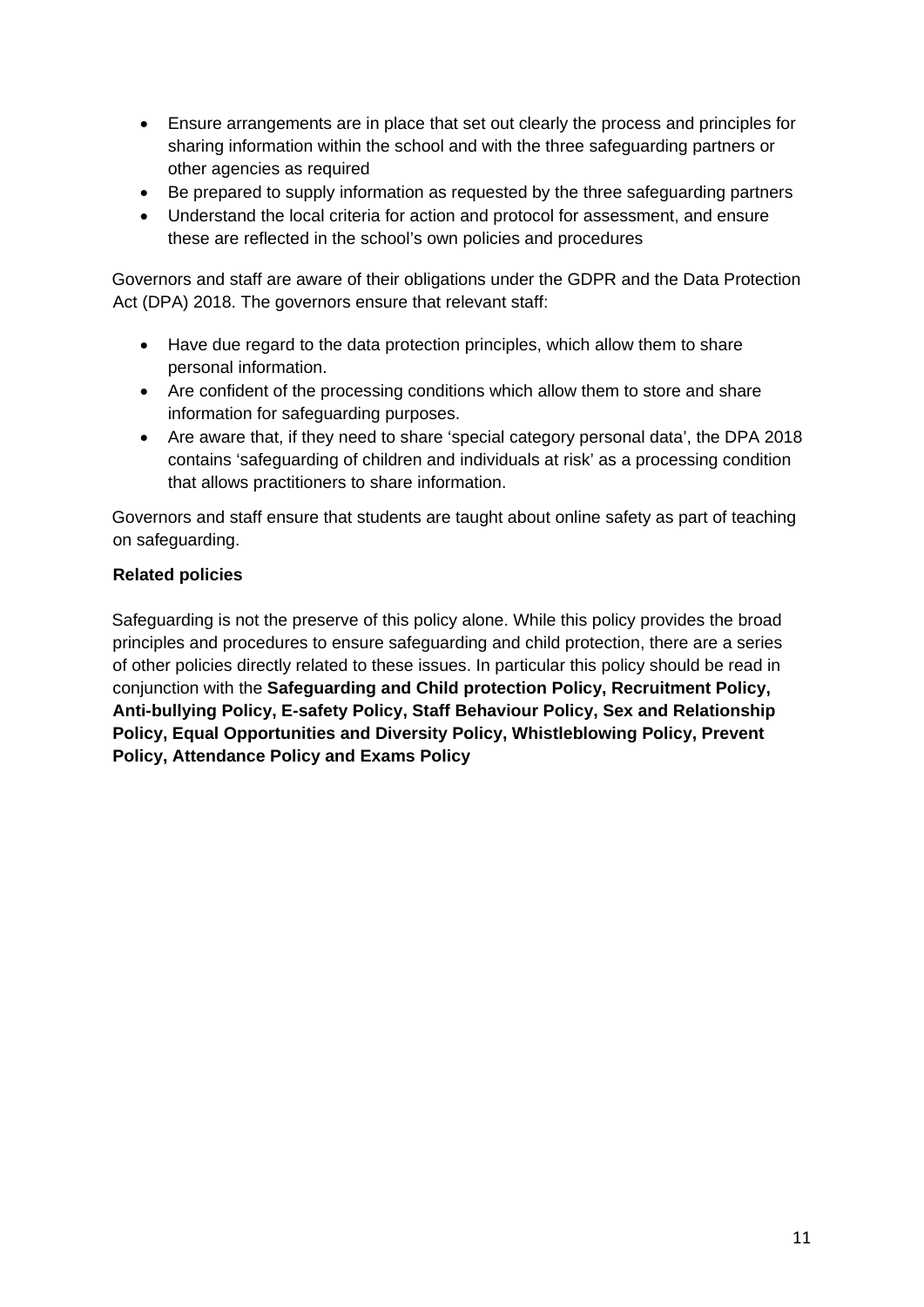# **Archer Academy Consent Form for Virtual Learning**



April 2020: Information for parents and carers

The Archer Academy aims to provide a safe and enjoyable virtual learning experience for every child. Students will need access to their computers at certain times of the day as agreed by their teachers and these need to be in a suitable location in the home. Students should, where possible, not be in their bedrooms and the room door must always be open. To help us do this, please note the following important information.

- All questions on the consent form must be completed and signed by the parent or carer before any child takes part.
- Parents and carers must ensure they notify us of any changes to the information given on the form.
- Parents and carers must make sure their child is dressed appropriately for online learning, for example, as they would for a non uniform day at school. Students should be sensibly dressed. If a teacher has concerns about a student being inappropriately dressed during a virtual lesson they will follow safeguarding procedures and report this to the Designated Safeguarding lead.
- Parents and carers should support their child in having access their computers at the time of the lesson, in a suitable location. It is advisable to check the WIFI and computer settings in advance of the lesson

# **Student/Parent Expectations**

- Only students who have received parental approval may participate in online video conferences.
- You will receive an email from the corresponding teacher who will inform you of the time and date of the lesson (at least 24 hours in advance).
- Be on time for your video conference.
- Use the bathroom and eat before (not during) your session.
- Normal school rules and behaviour expectations apply throughout the online lesson.
- Students should be ready with their class resources, pen/paper (or a musical instrument etc) and be suitably dressed prior to the beginning of each scheduled video conference.

# **Online Lesson Guidelines**

- Where possible, any computers or devices should be used in appropriate areas for example, a living room (not in a bedroom) with the door open
- Keep your device on a secure surface, such as a table
- Make sure your device is charged and plugged in
- If possible, students should wear a headset, if available (ideally with a microphone)
- Check your camera and microphone are working, prior to the start of the meeting.
- Students will continue to abide by the schools Acceptable Usage Policy during sessions.
- Students will use chat functions responsibly and as directed by the teacher.
- Chat functions can be used to ask questions and to answer teacher questions.
- Raise your hand, if you have a question and use hand gestures to show understanding such as thumbs up, or touching your ear, for audio issues.